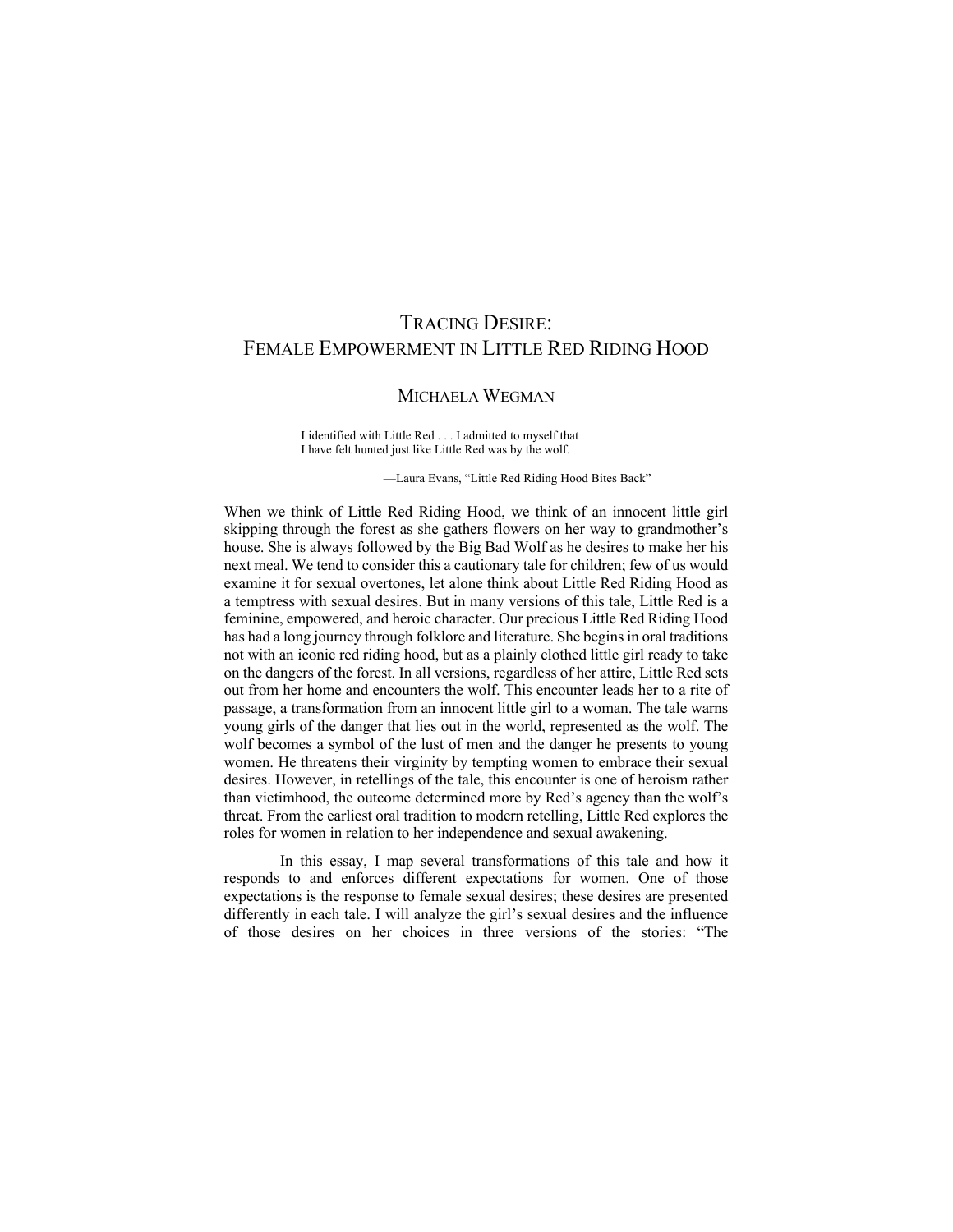Grandmother," translated by Achille Millien, "Little Red Riding Hood" by Charles Perrault, and "The Company of Wolves" by Angela Carter. Little Red Riding Hood's character changes over time as the challenges presented to women and the roles accepted by women also change. I argue that representations of female sexual desires are prevalent in each of these tales, especially in those written by women. Female authorship is an important consideration. As Karen Rowe argues, the story of "Little Red Riding Hood" is an example of "women as storytellers," and they have "woven or spun their yarns, speaking at one level to a total culture," integrating a seemingly minor domestic tale into cultures across the globe (301). The evolving cultures that foster these stories are reflected in female sexual desires and expressions in each tale. It is important that we understand the significance of Little Red's dynamic character because we continue to repeat versions of this tale—in books, films, and bedtime stories—to our children. Even today, fairytales "play an extremely crucial role in furthering the critical consciousness of the young," and as we pass along tales we pass along its fears and warnings (Zipes 210). We should be critically aware of how we continue to reinforce the acceptance of traditional gender roles instead of encouraging a challenge to patriarchal and sexist traditions.

Many feminist readings of Little Red Riding Hood stories analyze the sexual nature of the wolf and discount the girl's sexuality. In her book *Little Red Riding Hood Uncloaked: Sex, Morality, and the Evolution of a Fairy Tale,* Catherine Orenstein analyzes the cultural and sexual connotations of several versions of "Little Red Riding Hood." Orenstein claims Little Red Riding Hood is interesting because she is a complex human character concerned with issues of coming of age, family, self, and interrelationship (7-8). In terms of sex and gender relations, Little Red Riding Hood's fight with the wolf reflects many of the same challenges that plague women today. Little Red appeals to women because she is a beautiful and innocent girl. They also recognize the gender and power dynamics involved in the Big Bad Wolf's manipulation of her. I agree with Orenstein that the character of Little Red Riding Hood reflects the fears of many women. Women can see themselves in her place because they, like Laura Evans, feel "hunted just like Little Red was by the wolf" (131). This "hunted" feeling comes from centuries of cautionary tales that become engrained in our lives and minds from a young age. Cautionary tales such as Little Red Riding Hood remind readers that the world around us is unsafe. There are wolves in each of our lives, waiting for us to step out in the forest to take advantage of us. Little Red's ability to escape the wolf with her clear, level-headed thinking becomes an example to women, giving them hope to triumph over their own wolves, symbols of everyday problems. Orenstein suggests that Little Red's appeal is more than surface level; her choices lie in the subconscious of society, and our stories can aid us in making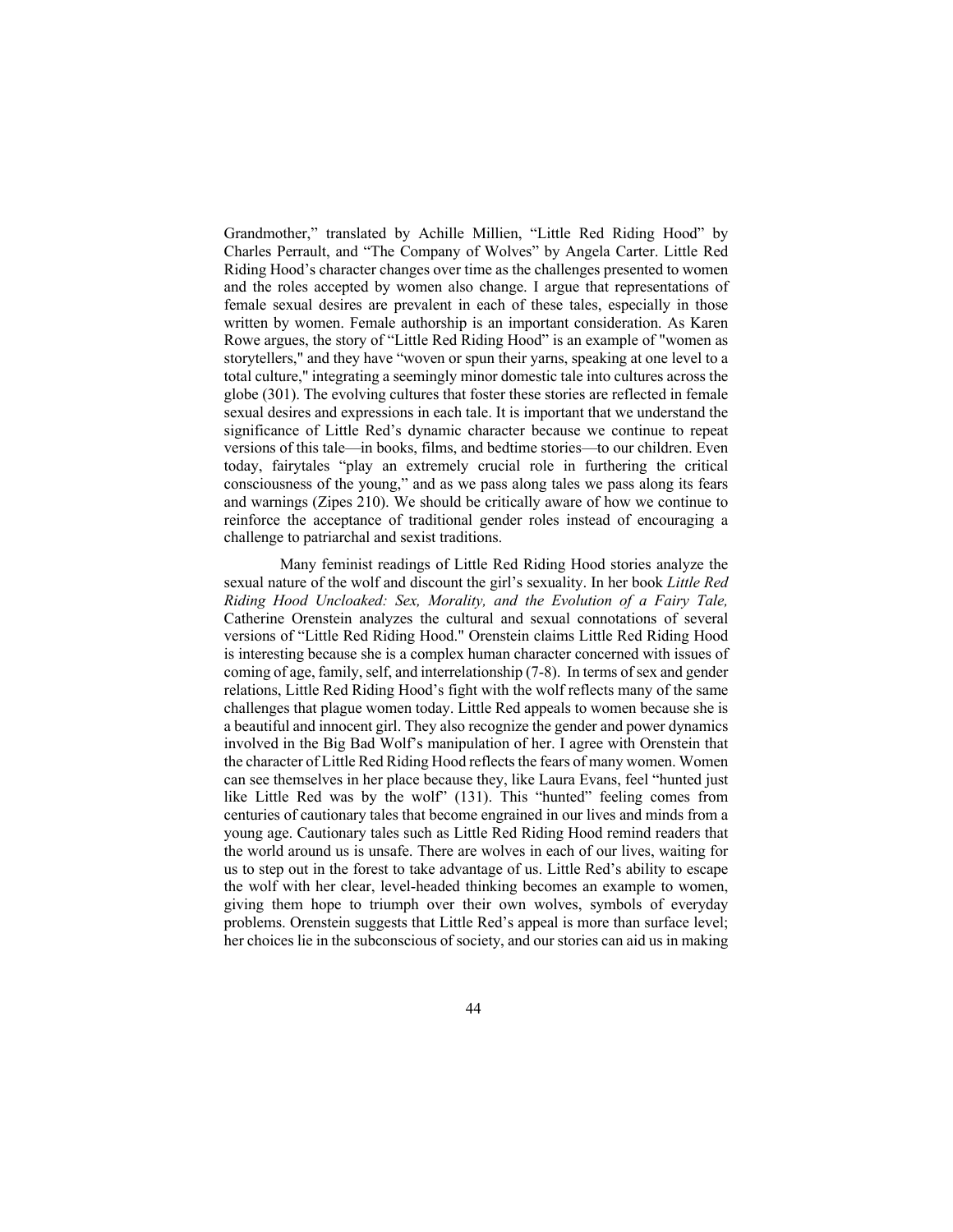quick decisions that will save our lives. Likewise, Cynthia Jones recognizes the subconscious of society bleeding through in fairy tales and argues that the tale sets the girl on a rite of passage to discover her womanhood and animus, her inner connection with the collective unconscious (139). Jones says meeting the wolf allows the girl to engage the collective unconscious inside her and go out into the world, continuing her human journey after her own rite of passage. Jones argues that both good and the bad exist within Little Red Riding Hood and that only through the rite of passage is she able to unlock and understand herself.

In contrast, this essay focuses on Little Red Riding Hood's sexual desire. Each of the tales I am analyzing relates to a rite of passage, and each presents the girl in a unique light. One of the earliest versions was "The Grandmother," originally passed down verbally from mother to daughter. The tale's first transcription was in French during the sixteenth century and translated into English by Achille Millien around 1870—but the story seems to retain its earlier oral folkloric and feminine essence. "The Grandmother" allows the girl to choose her path, and her choice reflects the notion of female sexual desire. This tale told by women allows the girl to recognize her desires but does so in a covert, implicit way. She is not able to be explicit with her desires, so they become cloaked in traditional gender roles. Still, the girl chooses a path that will lead her to loss of virginity and mature sexuality. Perrault's seventeenth-century tale deviates from "The Grandmother," as its patriarchal revision imagines Little Red as a subservient and weak character. Perrault's "Little Red Riding Hood" conditioned women not to speak to the wolves that threatened them, but rather to obey male authority and to stay inside where it is safe. Finally, in a postmodern, radical feminist retelling, Angela Carter wrote "The Company of Wolves" in 1979 in English. This retelling allows the girl to embrace her sexuality directly and encourages women to do the same. Carter comes back to the sexual desires of "The Grandmother" in a more direct way. She openly creates a character who becomes sexually powerful rather than victimized, as in Perrault's "Little Red Riding Hood." By looking at all these tales, I will analyze the sexual implications and how they relate to the girl choosing her desires.

#### "The Grandmother"

"The Grandmother" accepts women's traditional roles yet, even as its origins far predate the modern period, hints at feminist independence. As in most Little Red tales, this one follows a rite of passage narrative in which girl becomes woman. Catherine Orenstein describes this narrative as "the same pattern that characterizes human rituals marking life transitions: birth, death, and especially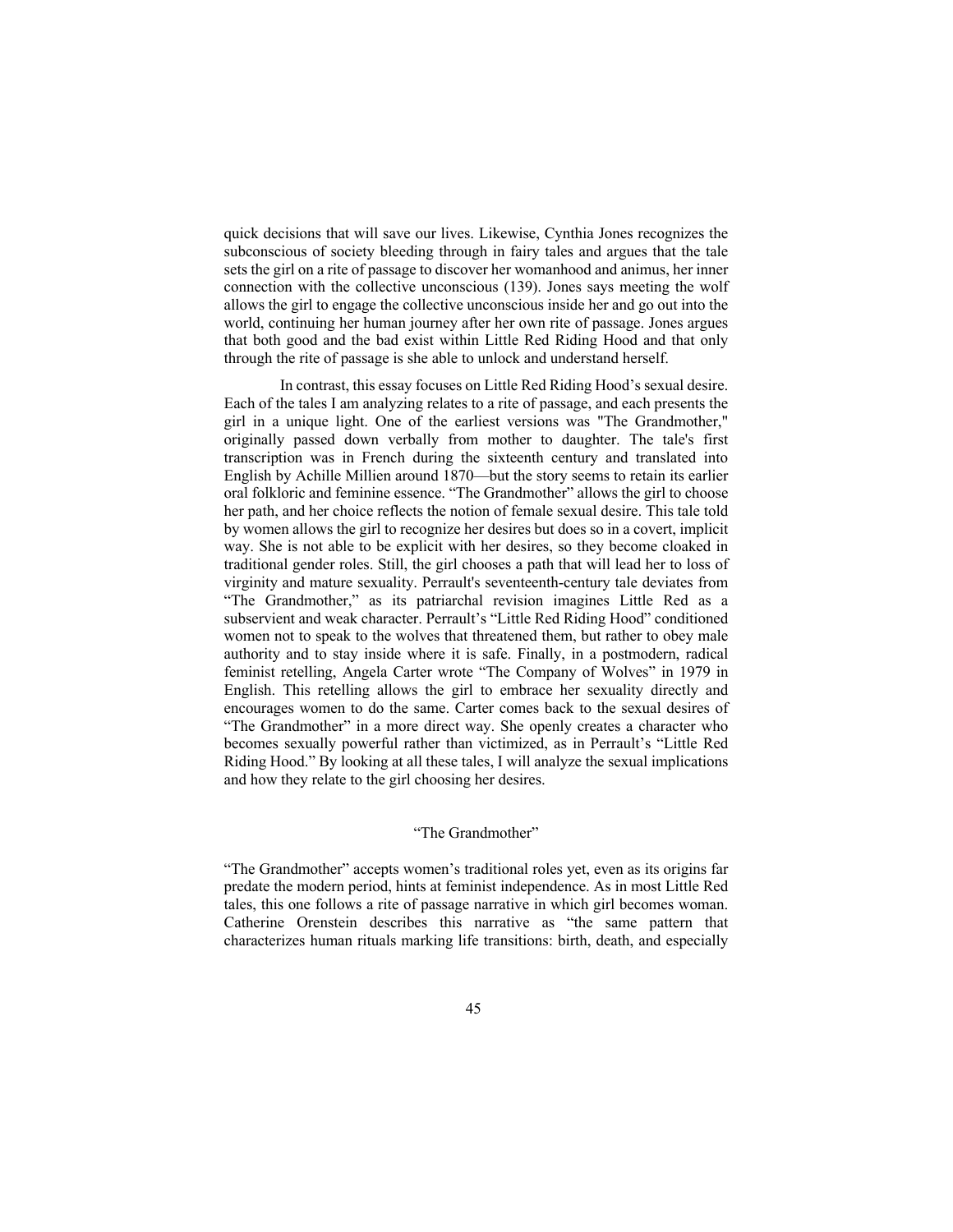puberty or initiation rites"; in this case, the rite fulfills the traditional roles for women by forcing them to choose to accept traditional gender roles (Orenstein 78). In "The Grandmother," the girl chooses a path that will lead her to this transformation to womanhood—the loss of her virginity and the preparation of marriage. However, as we shall see, the story also undermines patriarchal authority in allowing women some degree of freedom in sexuality and marriage roles.

In characterizing Little Red stories, Cynthia Jones uses Arnold Van Gennep's three stages of the rite of passage: the preliminal, the liminal, and the postliminal (135). The preliminal stage occurs at the outset of the story when the girl is at home with her mother. The liminal stage is the journey to grandmother's house, where the girl will face her transition to adulthood. The postliminal stage occurs when the woman rejoins society, typically with an initiation scene (135). In the preliminal phase, the girl exists within a world of specific gender roles and hierarchical authority. The mother instructs her daughter to take food to her grandmother and the girl sets forth, carrying "a hot loaf and a bottle of milk" into the forest (Millien 13).

This order sends her through the woods and into the "liminal stage," or the "space through which the little girl completes her transitional voyage" (Jones 135). Here, the girl makes her decision to take the path towards the loss of her virginity. On the way to her grandmother's house, the girl comes to a place where two paths cross, and she meets a werewolf, or "bzou." He asks her where she is going, and she tells him. The wolf gives the girl a choice of paths: "'Which path are you taking,' said the bzou, 'the one of the needles or the one of the pins?' 'The one of the needles,' said the little girl" (Millien 13). The symbolic language of needles and pins, carried through from the original folkloric source, was familiar to French peasant women (Douglas 4). Mary Douglas explains that pins were understood to be "easy to use but only mak[ing] a temporary fastening, a symbol of a virgin" (4). Needles, on the other hand, "are employed with skill and perseverance, they make permanent ties." Furthermore, "putting a thread through the eye of a needle has a simple sexual connotation." Therefore, says Douglas, "the needle is an adult woman" (4). Had the girl chosen the path of the pins, a path for an innocent child, she would not have experienced the rite of passage. By choosing "the one of the needles" (Millien 13), she chooses womanhood and announces her sexual desires. By allowing the girl to choose her path, the tale suggests the girl's agency. So, the girl and the wolf take separate paths—the girl the path of needles and the wolf the path of pins. She chooses a path of sexual awakening and even seems to embrace her desires: "the little girl entertained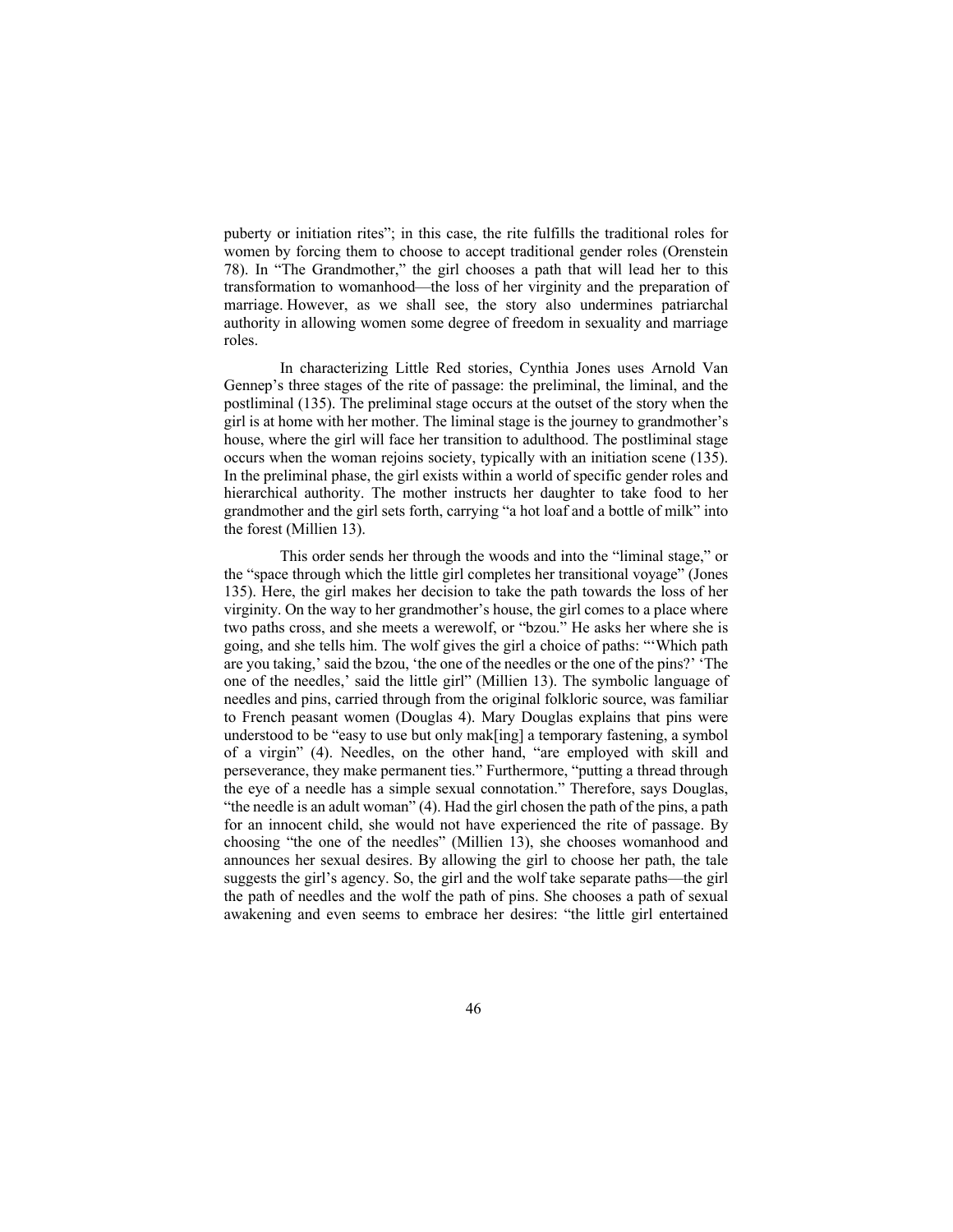herself by gathering needles" (Millien 13). Her lingering on the path and "gathering needles" symbolize her gaining of sexual experience.

The story continues along a plotline that seems familiar, but which contains surprising details relevant to the symbolic rite of passage. The wolf arrives first at the grandmother's house. He kills her and then "[puts] some of her flesh in the pantry and a bottle of her blood on the shelf" (Millien 13). When the girl arrives, the wolf, pretending to be the grandmother, invites her inside. He tells her to eat the meat and drink the wine on the shelf, then demands she take off her clothes and get into bed with him. The girl does as she is told. Orenstein explains that the girl's actions symbolize her final transition into womanhood: "the heroine's bottle of wine [the grandmother's blood] symbolized her virginity" (Orenstein 70). The girl participates, by drinking her grandmother's blood, in a kind of initiation rite (Orenstein 70). To symbolically gain the wisdom of her elders and to continue the tradition of the rite of passage, the girl literally eats her grandmother. She must take in the old regime of the matriarchy and continue to apply it to her life.

Now the new woman embraces her sexual nature. Since she chose to accept the traditional role as a wife, she must dispose of the innocence of her childhood, which she accomplishes by throwing her clothes into the fire in a striptease fashion:

> 'Get undressed my child,' said the bzou, 'and come to bed with me.'

> > 'Where should I put my apron?'

'Throw it into the fire. You won't need it anymore.'

And for all her clothes – her bodice, her dress, her petticoat, and her shoes and stockings she asked where she should put them and the wolf replied, 'Throw them into the fire, my child. You won't need them anymore' (Millien 13).

She does as the wolf says and climbs into bed with him, despite the loss of her innocence and her virginity.

But rather than simply a transition to womanhood, something unexpected occurs. The woman's sexual act isolates her from the traditional roles and further encourages her independence. She has nothing more to lose from going outside these roles, so she challenges tradition by lying with the wolf. Stripping for the wolf is a sexual act of her design. She challenges tradition by acting on her sexual desires before marriage. Once all her clothes burn, she climbs into bed with the wolf, commenting on his appearance, "Oh, grandmother, how hairy you are!" (Millien 14). She does not flee when she sees the wolf's hair, body,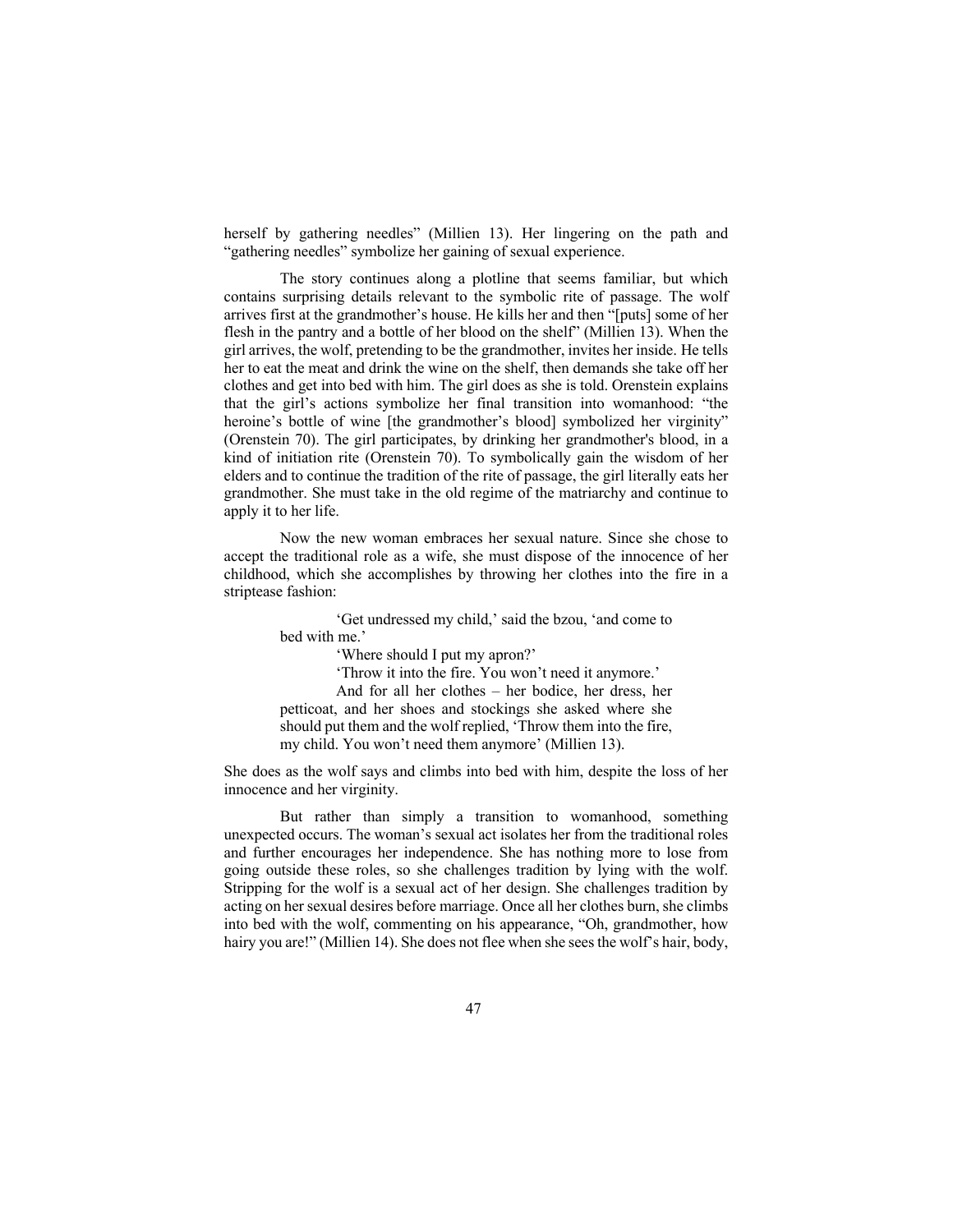and fang-filled mouth, deciding to leave only after he says, "the better to eat you with" (Millien 14). In staying with the wolf, despite his appearances, the girl is willing to give up her virginity to fulfill her desires.

In the postliminal stage of the rite of passage, the girl returns a changed woman. After the girl realizes that the person she is lying next to is a dangerous wolf, she tries to escape, claiming the need to urinate and saying: "I have to do it outside" (Millien 14). The wolf sees through this escape and tells her to "do it in the bed," but she insists that she must go outside, so the wolf ties a thread to her ankle and allows her to leave. Once she is outside, she "tied the end of the thread to a plum tree in the yard" and escapes (Millien 13-14). This thread symbolizes the bond of marriage: by tying a woman to a man, they become one in bond. She breaks that bond by tying the thread to a plum tree. Although she has already accepted the role of women in marriage by drinking the grandmother's blood, she finds her escape and challenges the role. The girl escapes the wolf, not as an innocent girl but rather as an experienced woman.

In "The Grandmother," we see that Little Red chooses her own path as she navigates an inevitable transition in her life. The rite of passage allows the girl to choose her own path, and she chooses a path that fulfills her sexual desires as well as carrying her into womanhood. She chooses to act on her desires rather than conform to safe or traditional expectations. Her choice of paths reflects her sexual desires, and she only accepts traditional roles to satisfy these desires, escaping shortly after those desires are fulfilled. Chase and Teasley argue that because she chooses to isolate herself in picking her path, she gains "an unnatural independence [that] can be seen to have resulted in prostitution and witchcraft" (769). Although she breaks tradition by losing her virginity before marriage, she is no prostitute. She simply challenges traditional roles by sleeping with the wolf and then escaping. The independence of the girl in "The Grandmother" challenges traditional roles by allowing the girl to free herself from the wolf and from the role women play in marriage.

#### Perrault's "Little Red Riding Hood"

While Little Red in "The Grandmother" chooses a path that meets her desires, Little Red in Charles Perrault's "Little Red Riding Hood" instead has her path chosen for her. Charles Perrault was the first one to transcribe and publish the fairy tale of "Little Red Riding Hood" in 1697, and the first to name the character. In Perrault's tale, the girl's description is that of "the prettiest creature who was ever seen," and she receives a name when her grandmother makes her a red cape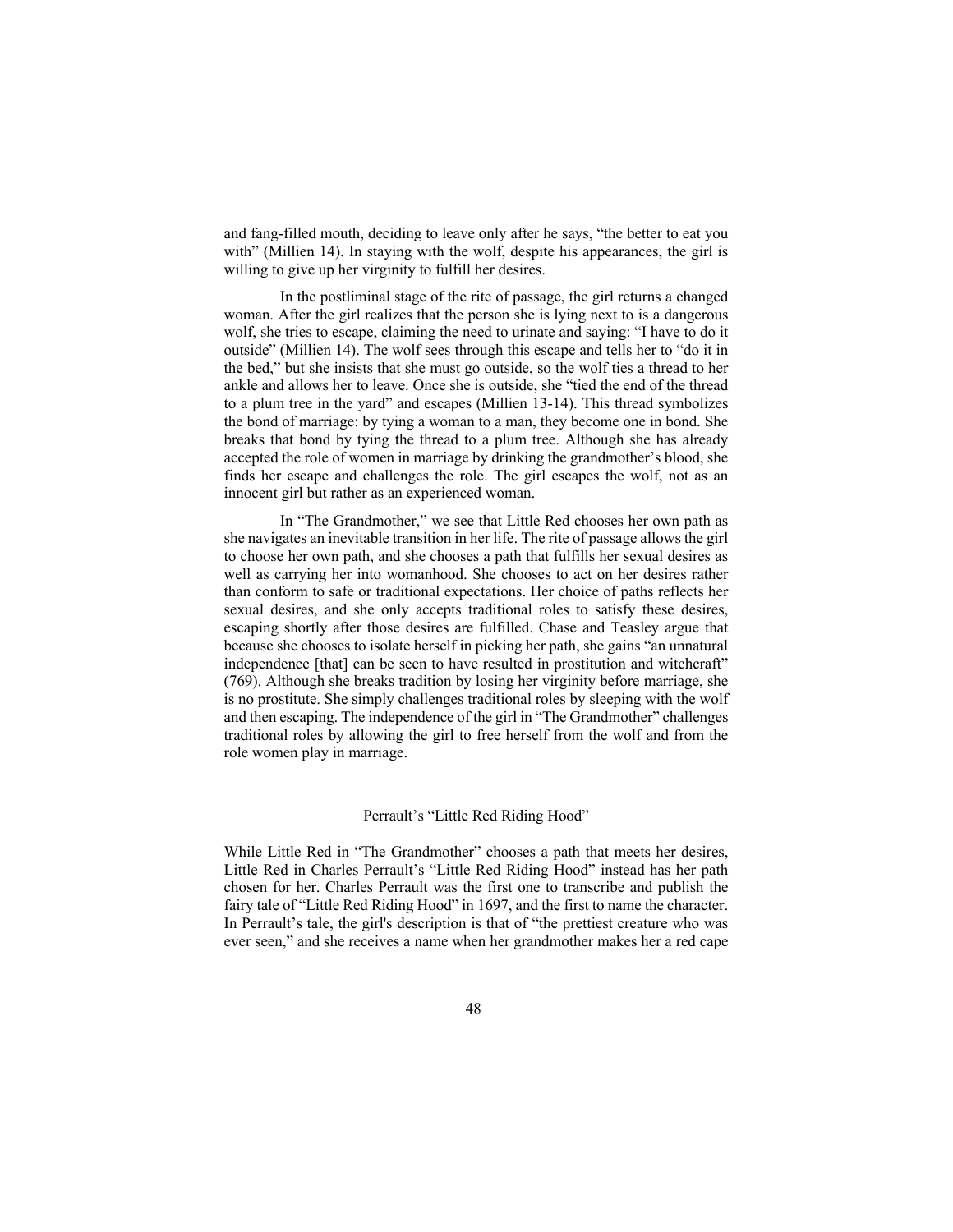that causes the people of the village to brand her Little Red Riding Hood. Perrault's tale omits Little Red Riding Hood's sexual rite of passage, which we saw in the older, though more recently transcribed, Millien version. It is unclear whether Perrault discards sexual wordplay and symbolism of the folktale out of ignorance or censorship, but I believe Perrault's goal in writing "Little Red Riding Hood" was to condition women to be subservient and dutiful wives, and in effect, that is what his version seems to accomplish.

Perrault's version has a simplified storyline most familiar to us from books of fairytales. After being asked by her mother to take food to her grandmother, the girl meets a wolf in the woods who asks her where she is going and proposes a race:

> 'Does she live far off?' said the wolf. 'Oh I say,' answered Little Red Riding Hood; 'it is beyond that mill you see there, at the first house in the village.' 'Well' said the wolf, 'and I'll go see her too. I'll go this way and you go that and we shall see who will be there first.'

The wolf rushes off, but the girl "took the roundabout way, entertaining herself by . . . gathering bouquets of little flowers." The image of her picking up flowers and enjoying the scenery along the path brings her child-like innocence to light. She is blissfully unaware of the urgency of the wolf's competition, and like many children, easily distracted. The wolf reaches the grandmother's house first and pretends to be Little Red Riding Hood to gain entry into the house. The grandmother invites him in, and he immediately eats her whole. When Little Red Riding Hood finally arrives, he pretends to be the grandmother, lying in her bed and feigning her voice. Once in her grandmother's house, she is "first afraid, but believing her grandmother had a cold," she relaxes and continues to converse with the wolf disguised as her grandmother. Little Red Riding Hood does not follow her intuition; rather, she believes everything she is told and trusts blindly. He then asks Little Red Riding Hood to take off her clothes and get into bed with him.

In omitting the titillating striptease of "The Grandmother," Perrault simply states, "Little Red Riding Hood took off her clothes and got into bed," thus emphasizing only the wolf's desires. Little Red Riding Hood takes off her clothes not to tease the desirous wolf but because her "grandmother" asked her to. Perrault creates a patriarchal ideal of girlhood, suppressing any suggestion of women's rights, independent thought, or sexual self-awareness. Little Red Riding Hood passively taking off her clothes makes her seem the perfect dutiful wife. Ironically, the control the wolf has over Little Red Riding Hood reflects the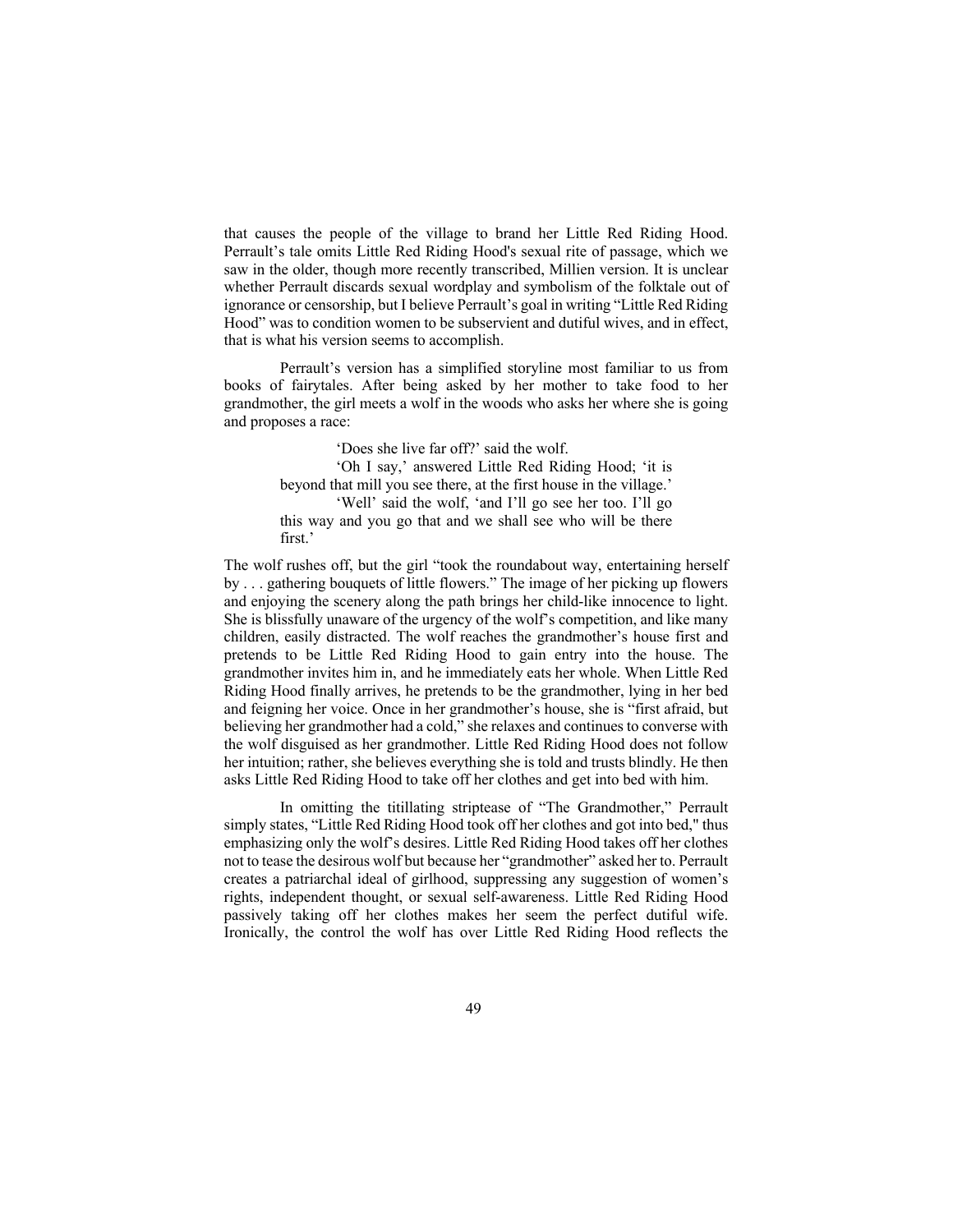traditional role and Perrault's belief that women should avoid dangerous situations by obeying men.

Little Red Riding Hood's blind trust leaves her vulnerable, and when she sees she is in danger as the wolf says, "all the better to eat you up with," she lacks preparation to find a quick escape, and the wolf "ate her all up." Through the death of Little Red Riding Hood, the wolf fully dominates her, and Perrault asserts his desire to silence women. This control further exemplifies his concluding moral. He asserts that young women should not talk to strangers to protect their virginity. Perrault says that wolves come in "various kinds," including those who are "charming, quiet, polite, unassuming, complacent, and sweet, who pursue young women at home and in the streets." Each of the various wolves presents a danger to the purity of young women, and Perrault wants to caution young women to stay inside and not talk to strangers.

Critics are still uncertain whether Perrault drew from the many folkloric traditions of France and Italy (Malarte-Feldman 103) or whether he based his text on a particular version (Shavit 323). Regardless, he creates something unique and new. He is refashioning a tale, told by women, to fit his ideas of womanhood from a male perspective. Zohar Shavit claims that if Perrault does borrow from multiple versions, he still strays from the "formulas of the folk tale" by adding a "tragic ending" and a moral (Shavit 324). The concluding moral makes this tale unique to Perrault and reflects his ideas as a man of French society. Robert Darton remarks that Perrault "communicate[s] traits, values, attitudes, and a way of constructing the world that was peculiarly French" (quoted in Haase 357). Perrault certainly wants young women to become like Little Red because he and his cohorts in the Court of Versailles did not think women should challenge traditional roles. Perrault's version seems exceptionally patriarchal in reaction against contemporary salons of France, which according to Orenstein, "fostered feminism before the existence of that term" (32). While Perrault was enforcing traditional roles through literature, the salons were fighting "for legal reforms to give women the right to marry, or to remain single, and to refuse to have children" (Orenstein 32).

In short, Charles Perrault's "Little Red Riding Hood" aims its morals to the acceptance of traditional roles, omitting reference to female sexual desires because of the patriarchal vision he seeks to reinforce. Perrault's version shies away from the blatant sexual connotations and trades them for blind obedience to the wolf—the patriarchy. His version separates itself from the clear narrative rite of passage evident in "The Grandmother." The last step, the "reincorporation to society" (Jones 135), cannot occur because the "wicked wolf fell upon Little Red Riding Hood and ate her all up" before she learns from this experience. Perrault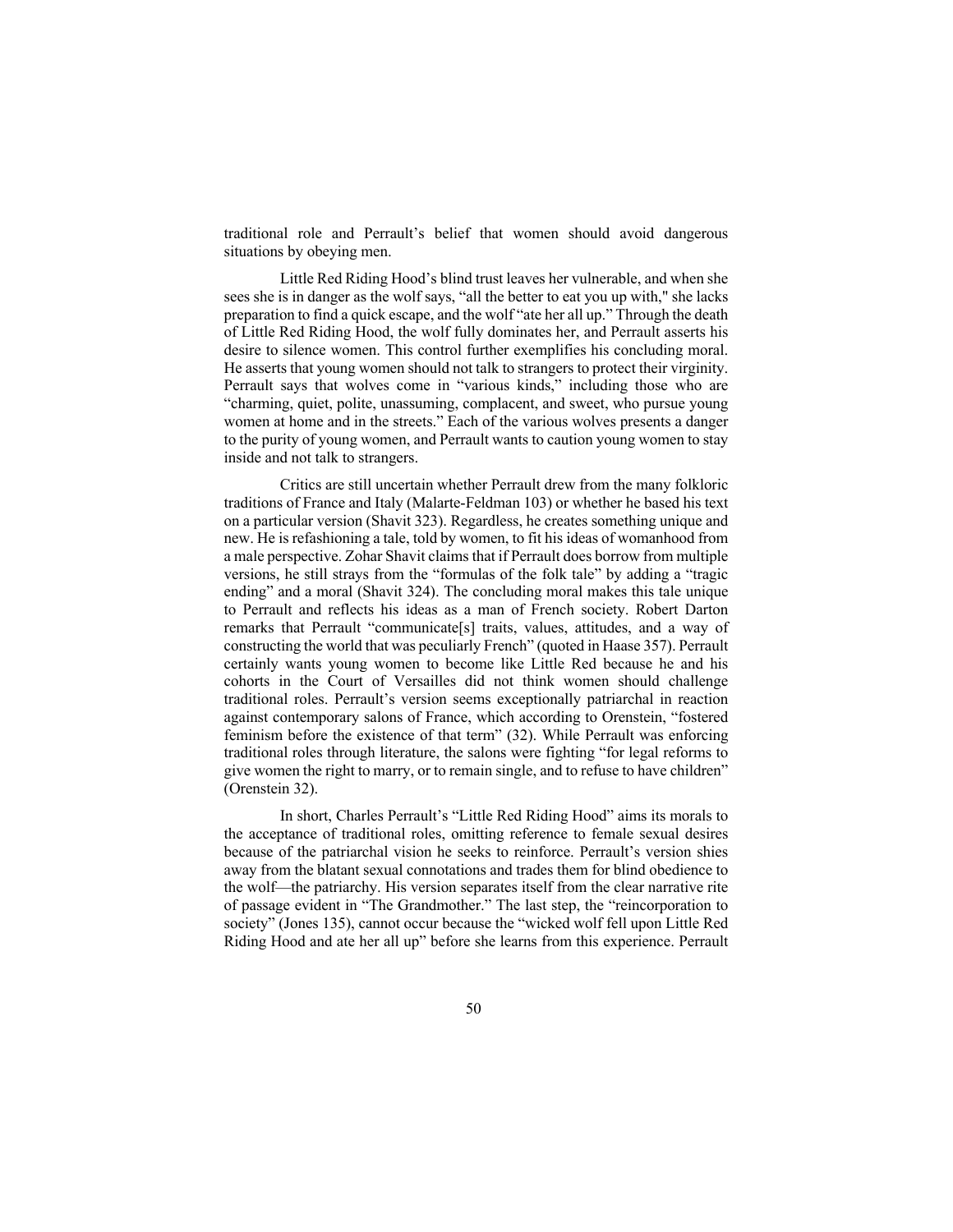does not account for her complete development because he rejects female sexual desire embedded in the older versions of the tale. But the suppression of female desire would not remain uncontested forever.

#### Carter's "The Company of Wolves"

Angela Carter's postmodern short story "The Company of Wolves" (1979) creates a sexually awakened Little Red not unlike the protagonist of "The Grandmother." However, Carter's retelling allows Little Red to embrace her sexual desires directly, thus encouraging women to embrace their individuality and sexual identity. Carter's story begins with an initial account that sets the cultural context. She establishes the wolf as fierce and cruel; he is "carnivore incarnate [who is] cunning as he is ferocious; once he's had a taste of flesh nothing else will do" (110). The wolves in the tale have a history of wreaking havoc on villages, and the people of the village live in fear of these wolves.

Carter then embarks upon the tale of a young girl on the cusp of womanhood wearing a red shawl. She walks alone in the dark forest on her way to take food to her reclusive old grandmother. She knows the forest is a dangerous place but thinks she is invincible as she practices taking the knife from her basket. The young girl has just begun her first period, and "her breasts have just begun to swell" (113). She meets a wolf in the guise of a man, and he charms her into friendship. The two of them walk down the path together for a while, talking and laughing. The wolf, who knows the forest well, challenges the girl to a game. He believes he can arrive at the grandmother's house first with the aid of his compass. The girl takes up the challenge and asks the wolf what he wants if he wins—a kiss. The wolf debarks quickly, but the girl dawdles—she actually yearns to kiss the man/wolf. The wolf arrives at the grandmother's house and devours her. Then he waits for the girl, and when she arrives, the wolf blocks the door so she cannot get out. She sees that she is in trouble and begins to seduce him, taking off her clothes and throwing each piece into the fire. The tale ends with the wolf lying in her arms (110-118).

Critics have discussed Carter's short story in the context of feminism, gender roles, and patriarchal power. Jim Shepard, for example, said Angela Carter's work "signaled a recommitment to the power of those primal feelings [of] terror, or desire, feelings that attended upon revelations about the fundamental and unapologetic intimacy of innocence and guilt" (70). But not all critics agree that Carter is reconnecting old tales with modern ideas in a positive way. Kimberly Lau argues that Carter's tale is "moral pornography, an alternative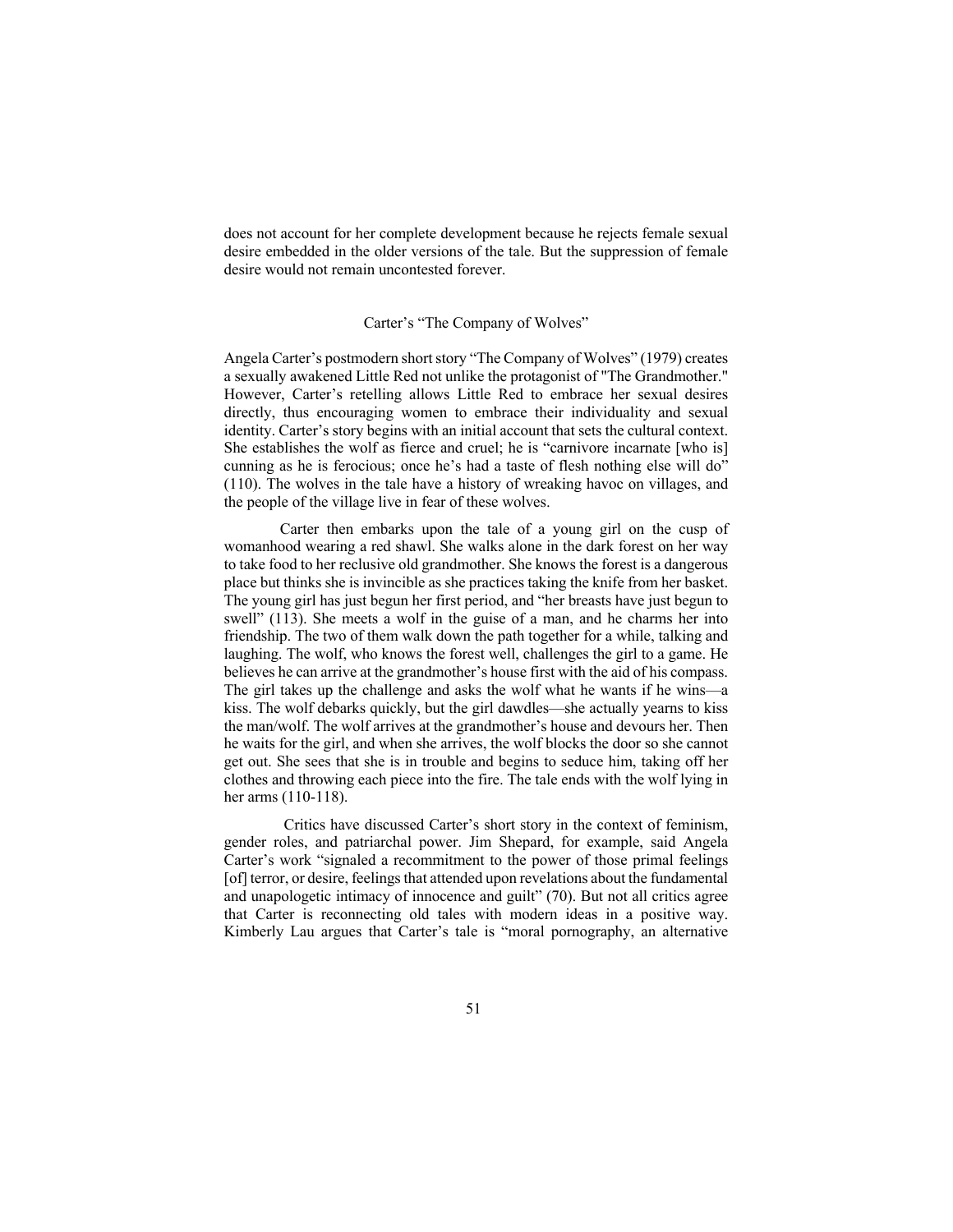pornography that must first engage a more traditional hegemonic gazing" (85). She contends that Carter maintains a patriarchal desiring gaze which requires the wolf to be "sexed male" and Little Red a "sexually desirable young girl" (85). The story thus reinforces rather than revises its sexist/patriarchal tradition. Lau is not entirely wrong; Carter does describe the characters in a very traditional light, but there is more depth to the tale than Lau contemplates.

Part of this complexity is Carter's revision of the symbolic rite of passage. As Cynthia Jones argues, Little Red's journey through the woods is a symbolic rite of passage from "preliminal" to "liminal," and "postliminal" phases (135). In her preliminal phase at the beginning, her mother hands her food for her grandmother, then sends her into "the liminal stage," represented as the forest (Jones 135). Carter emphasizes this rite of passage as she describes the girl: "her breast just begun to swell, and she just started her woman's bleeding" (113). As she enters the forest with her red shawl, "the color of her menses," her basket of food, and her knife, the young girl prepares herself for what promises to be more than a geographical journey, but a passage into womanhood (Carter 117). This beginning of womanhood marks her ability to choose to accept traditional gender roles and ultimately embrace mature female sexual desires. While she does not purposely choose a path associated with sexual experience like the girl in "The Grandmother," she does make a conscious decision to be more sexually adventurous. She joins the wolf in a competition for a kiss. She chooses to accept this rite of passage, "want[ing] to dawdle on her way, to make sure the handsome gentleman would win his wager" (Carter 115). The third step, the postliminal stage, or return to civil society, is not shown in "The Company of Wolves." The story ends with a choice to make; she can either stay with the wolf forever in the traditional role as his wife or rejoin her society as a newly changed woman. Either way, she will complete the final step in the rite of passage and reincorporate into a social order.

But what happens in the liminal stage requires study. In the key sexual scene, the rite of passage challenges the girl's virginity and forces her to break the seal of her childhood. She was "a closed system" (114), but her sexual desire and her lust for the wolf lead her to womanhood and save her life. The girl's sexual desires are evident when she enters into competition with the wolf and are emphasized when, arriving at her grandmother's house, she disappointedly assumes the man has not preceded her. The kiss she anticipated sparks her sexual desires. It is not until she strips off her clothes and seduces him further that "she freely gave the kiss she owed him" (118). But her seduction is complicated by her realization, upon seeing her grandmother's hair in the fire, that her life is in danger. If on one level, the encounter is an affirmation of Little Red's sexuality,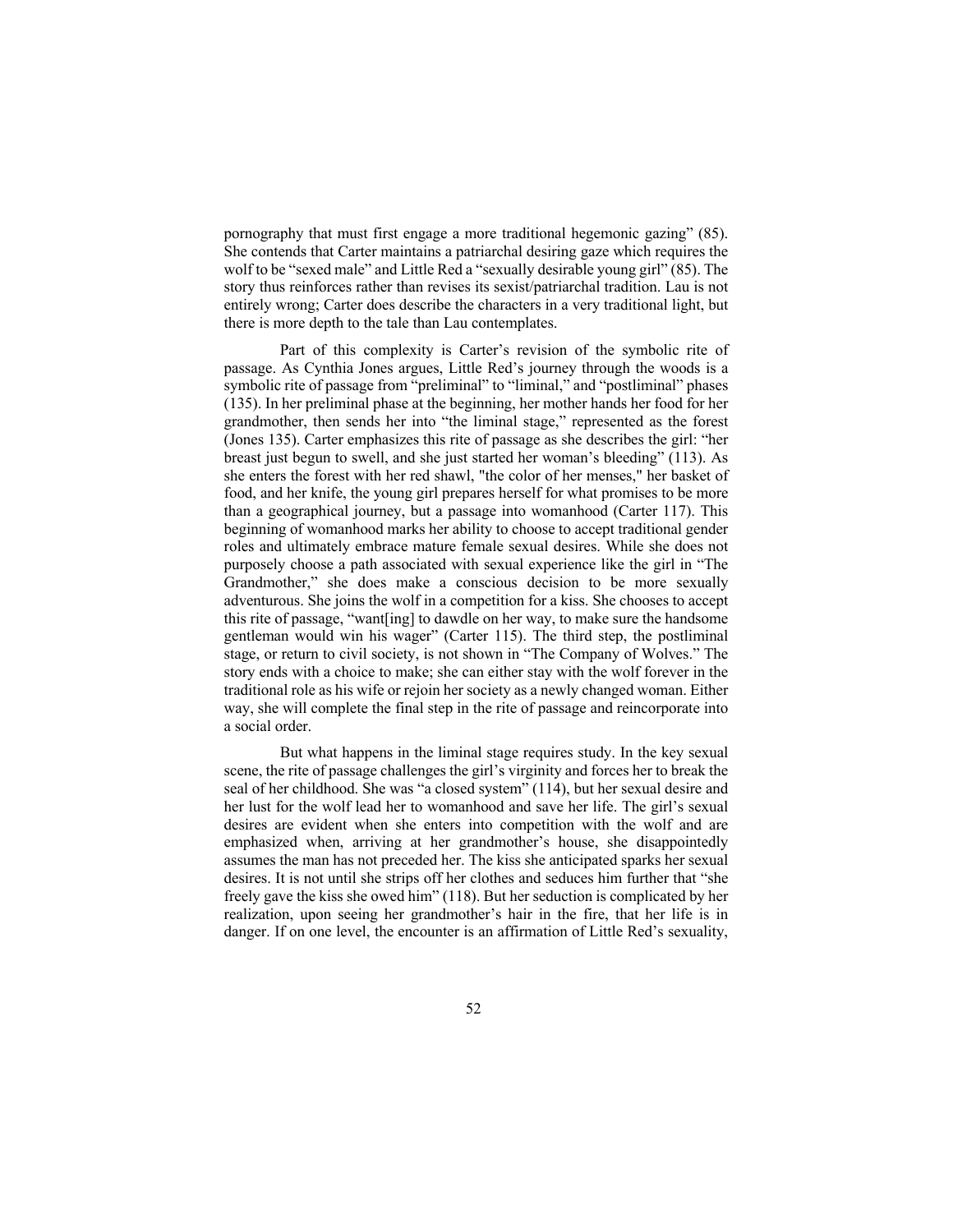on another level it is a story of her moral danger. However, her sexual awakening now empowers her to overcome the peril. When the wolf threatens her life, she uses her body to regain control and begins to strip off her clothes piece by piece:

What shall I do with my shawl?

Throw it on the fire, dear one. You won't need it again. She bundled up her shawl and threw it on the blaze, which instantly consumed it. Then she drew up her blouse over her head; her small breasts gleamed as if the snow had invaded the room.

What shall I do with my blouse?

Into the fire with it, too, my pet.

The thin muslin went flaring up the chimney like a magic bird and now off came her skirt, her woolen stockings, her shoes, and onto the fire they went, too, and were gone for good. (Carter 117-118)

It is in this act of stripping that she gains confidence in her ability to control the wolf and save her life, and she ceases to be afraid of the wolf. When he threatens to eat her, she laughs in his face and overpowers him through disrobing: "she ripped off his shirt for him and flung it into the fire" (118). By throwing his clothes into the fire, she is paradoxically both asserting her control over him and making herself equal to him. Both of their clothes burn, and they face each other in the intimacy of nakedness.

This reading of Angela Carter's short story invites further comparison with the earlier versions, as Kimberly Lau indicated. And in fact, Carter's tale does owe much to earlier versions—indeed, how could it otherwise act as a revision? But Carter's revision is still radical in its feminism, in part because it is more explicit and direct than its predecessors. As in "The Grandmother," Carter's tale has an independent girl throwing her clothes into the fire in a striptease fashion, signaling apparent acceptance of traditional marriage roles or, alternatively, an affirmation of feminine desire and sexuality. "The Grandmother" and "The Company of Wolves" are woman-authored, recalling Virginia Woolf's assertion about women's writing: "it is sincere; it keeps closely to what women feel" (584). These women's tales capture the feeling behind womanhood, yet this is not to say that Carter's story is nothing like Perrault's patriarchal account. In comparing Carter and Perrault, one should note the lack of a father, and a similar mother figure ready and willing to send her daughter out into the forest. The narrator in Carter's tale almost echoes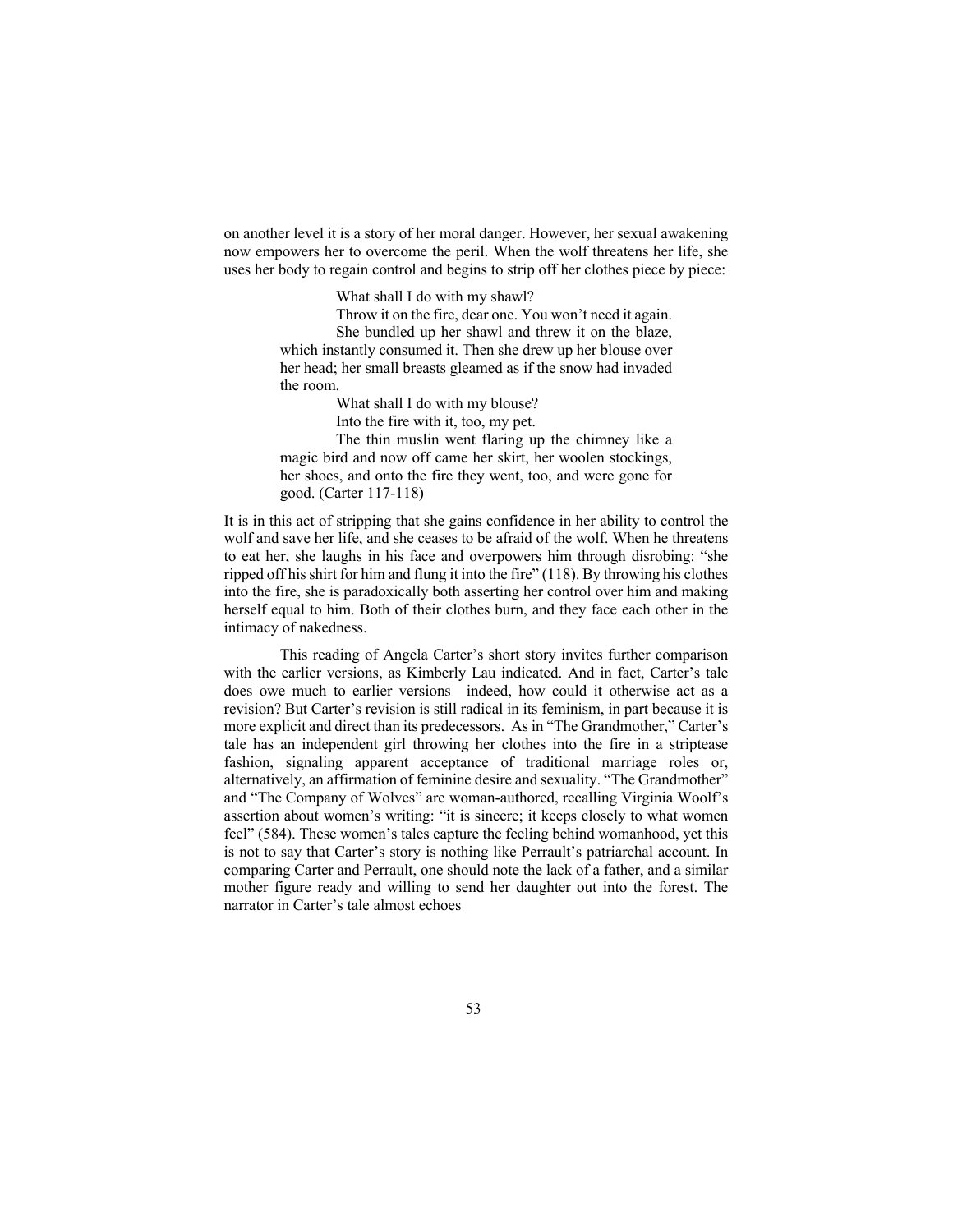Perrault's moral when Carter writes, "Her father might forbid her, if he were home" (114). But Little Red goes out into the forest prepared for adventure, and in most respects, Carter's tale is vastly different from Perrault's. For Carter, the girl is aware of her surroundings and prepared to do anything it takes to save her life, including using her sexual power to control the situation and save her life.

Yet the question remains: in using sex for survival, does the girl in Carter's story ultimately accept traditional (submissive) gender roles? Or is she empowered, using her sexuality to gain control over the wolf to save her life and therefore, challenge the traditional roles maintained by patriarchy? The girl gives the wolf a striptease and casts her clothes into the fire. But she only takes off her clothes after she saw her grandmother's hair in the fire, and "she knew she was in danger of death" (Carter 117). She begins to think of a way to escape and is left with one option, seduce him or die. She settles on seducing him rather than consenting to a sexually violent death. Veronica Schanoes remarks that the girl's "sexuality makes her vulnerable, her red cloak and dangerous game leave[s] her open to pain," but her sexuality ultimately saves her life (38). Yet, the narrator describes this sex scene as "a savage marriage ceremony," an acceptance of marriage roles (Carter 118). Yes, the girl enters into a "marriage" with the wolf, but she does so under duress. I do not think that it is as simple as choosing one or another. Forced to choose between a life defined by traditional gender roles or death, she chose to live. That does not mean she wanted to accept the traditional role but merely that she wanted to live rather than die a horrific death like her grandmother. Rather than being sexually victimized, she uses her sexuality against the wolf to save herself. She is not submissive to the wolf; she takes control over him: "she knew she was nobody's meat . . . she ripped off his shirt for him and flung it into the fire" (118). If Little Red's sexual desire leads her into a situation that she quickly realizes as dangerous, her sexuality also empowers her. Her domination is an expression of her sexual power over the wolf. The girl takes her life into her own hands and seemingly accepts the submissive role. But she is in fact weaponizing that role to undermine patriarchy's power. She is choosing to use her own sexuality to master the wolf's sexual desires, ultimately saving herself.

#### Conclusion

The tales of "Little Red Riding Hood" enable women to be independent and fearless in the face of the wolf. It gives women an example of a strong-willed woman, who embraces all her desires despite the negative connotations. But this tale's fears embeds in our very instincts. As we continue to read these tales to our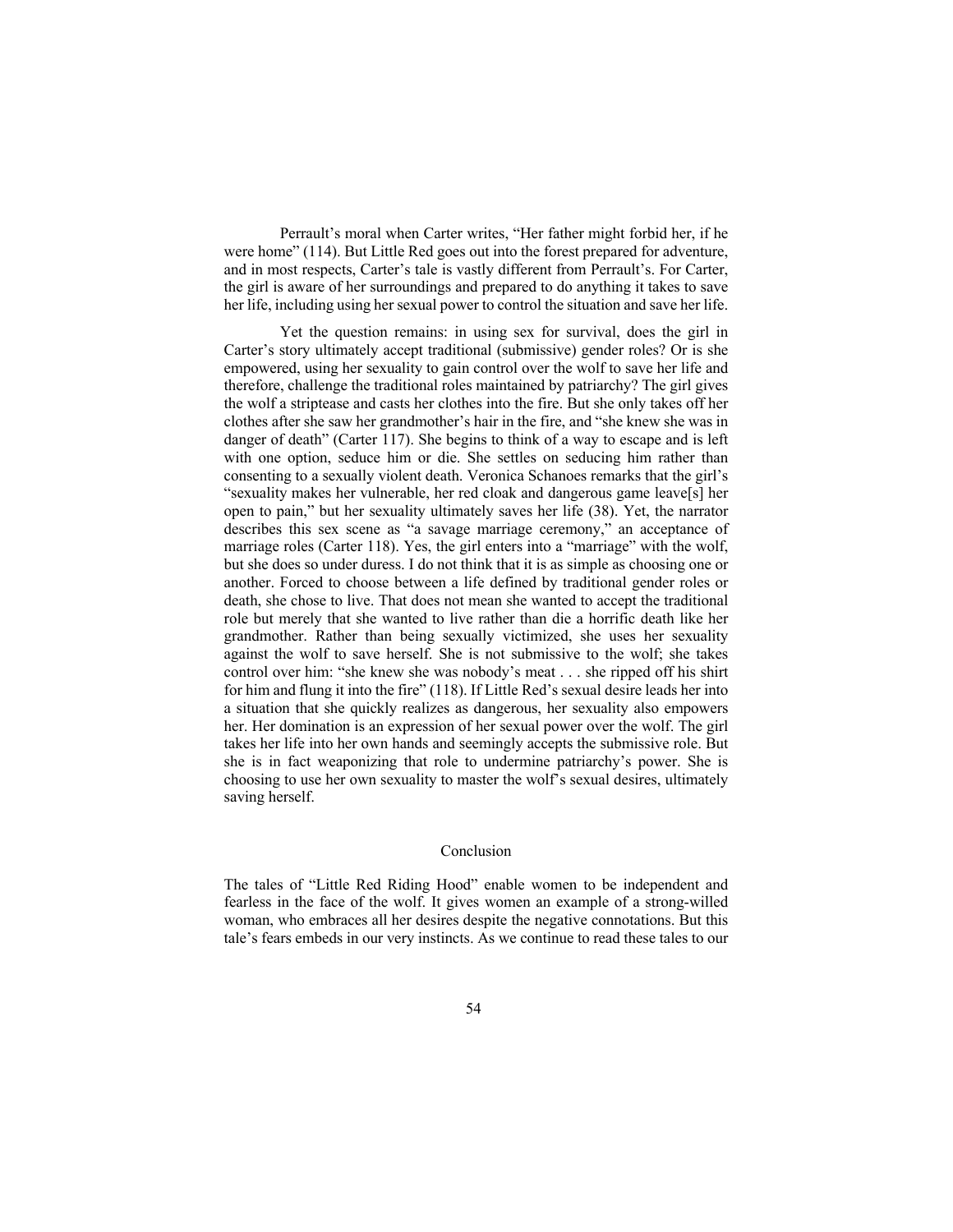children, we pass on our deepest personal fears. In each version, the wolf forces Little Red to accept traditional roles or die by his hands, but she refuses to choose and creates a path, meeting her desires. In reading the same tales to our children, we are forcing them to relive the same traditions instead of following Little Red's example and creating a new path, becoming independent instead of blindly accepting traditional roles. Angela Carter's version changes this. She sets the path for women to choose their desires by creating an openly sexually promiscuous character. Carter's promotion of female sexual desires allows women and future generations to question traditional gender roles. She creates a character that has a choice to challenge these roles to become an example to others. Little Red's journey is not finished. There are more tales to create to reflect the ideas of different times and cultures. I believe that future tales will step away from tradition and free Little Red of the social norms that plagues her past. Little Red will become a character who openly embraces her thoughts and desires.

### WORKS CITED

- Carter, Angela. "The Company of Wolves." *The Bloody Chamber*. New York: Penguin, 1979. 110-118. Print.
- Chase, Richard, and David Teasley. "Little Red Riding Hood: Werewolf and Prostitute." Historian 57 (1995): 769-76. *Humanities Full Text*. Web. 1 June 2015.
- Douglas, Mary. "Red Riding Hood: An Interpretation from Anthropology." *Folklore* 106.1/2 (1995): 1-7. *Academic Search Complete*. Web. 1 June 2015.
- Evans, Laura. "Little Red Riding Hood Bites Back: A Feminist Reinterpretation." *Visual Arts Research* 2 (2011): 128-132. *Project MUSE*. Web. 2 September 2015.
- Haase, Donald. "Yours, Mine, or Ours? Perrault, the Brothers Grimm, and the Ownership of Fairy Tales." *The Classic Fairy Tales*. Ed. Maria Tatar. New York: W.W. Norton, 1999. 353-64. Print.
- Jones, Cynthia. "Into the Woods: Little Red Riding Hood and the Wolf." *At the Interface / Probing the Boundaries* 70 (2010): 129-46. *Publisher Provided Full Text Searching File*. Web. 1 June 2015.
- Lau, Kimberly J. "Erotic Infidelities: Angela Carter's Wolf Trilogy". *Marvels & Tales* 1 (2008). 77-94. *Project MUSE.* Web. 12 Oct. 2015.
- *Little Red Riding Hood: The Ultimate Collection*. Lexington CreateSpace Independent Publishing Platform. 2012. 1-14. Print.